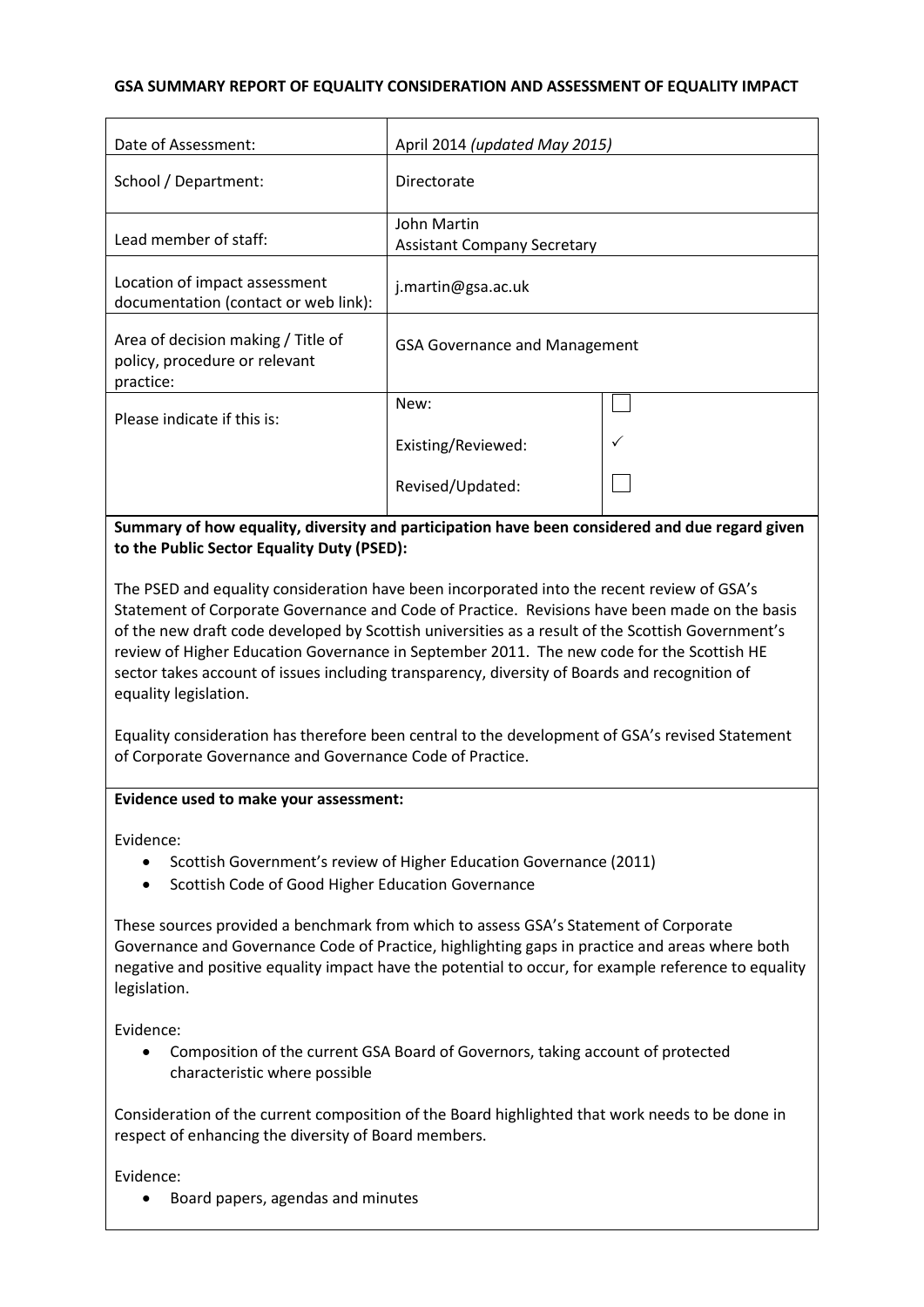These were considered to identify the profile of equality consideration in discussions and decision making at Board level.

#### **Outline any positive or negative impacts you have identified:**

Positive impact can be identified in the fact that HR Committee is a Board committee offers a potentially strong route for communication of equality and diversity issues to the Board, e.g. statistical analyses considered by HR Committee, together with relevant policy discussions. Also, the Board's membership includes elected staff and the student president in addition to lay members and ex-officio senior staff.

The Board of Governors was directly involved in the training and project work commissioned from astar-fanshawe in late 2012/early 2013, part of the consultative process which led to approval of the School's Equality Outcomes. This had the positive impact of raising the profile of equality consideration and the requirements of the legislation.

However, equality/diversity and the underpinning legal responsibilities were not specifically mentioned in the School's formal Statement of Corporate Governance.

While the gender balance of the Board of Governors is 50:50 (and the incoming Chair is female), representation from ethnic minority groups is less satisfactory (note: the School does not presently seek such confidential personal information from Governors as faith or sexual orientation). *(Update at May 2015 – this information will now be sought from Governors).*

There is not presently a mechanism for checking that policies being brought to the Governors have, when appropriate, been impact assessed.

**Summary of the actions you have taken or plan to take as a result:**

(Please attach your action plan)

References to equality and diversity have been inserted in the School's updated Statement of Corporate Governance (which has also been benchmarked against the new Scottish Code of Good Higher Education Governance). This will embed the consideration of equality in governance and management at GSA.

Increased emphasis on the role of the Nominations Committee in future Governor appointments will include constant reference to the 'Skills and Attributes Matrix' for the Board (as required by the Scottish Code), which will emphasise the aspiration for membership to be as representative as possible, in terms of both skills (e.g. experience in equality and diversity issues) and attributes (e.g. gender and ethnic origin). The Nominations Committee is also considering the ways in which Governors will be recruited in future, which (as indicated in the Scottish Code) needs to be more open and transparent, e.g. all vacancies should be advertised and candidates assessed against the skills and attributes specified in the Matrix. The Matrix and the Board's appointment processes will be considered further at the Board's strategic awayday meeting in February 2014. This open and skills focused approach seeks to ensure that discrimination is eliminated in the appointment process and supports the development of a diverse, representative Board which, through its operation, is able to advance equality of opportunity and foster good relations with staff, students and external stakeholders.

The increased role of the Nominations Committee (and the provision henceforth of regular written reports from this committee to the Board) will also offer the opportunity for that committee to draw to the attention of the Board any continuing shortcomings in equality and diversity in relation to the membership of the Board and its various committees.

The HR Committee (a Board committee) should also be a channel of communication to the Board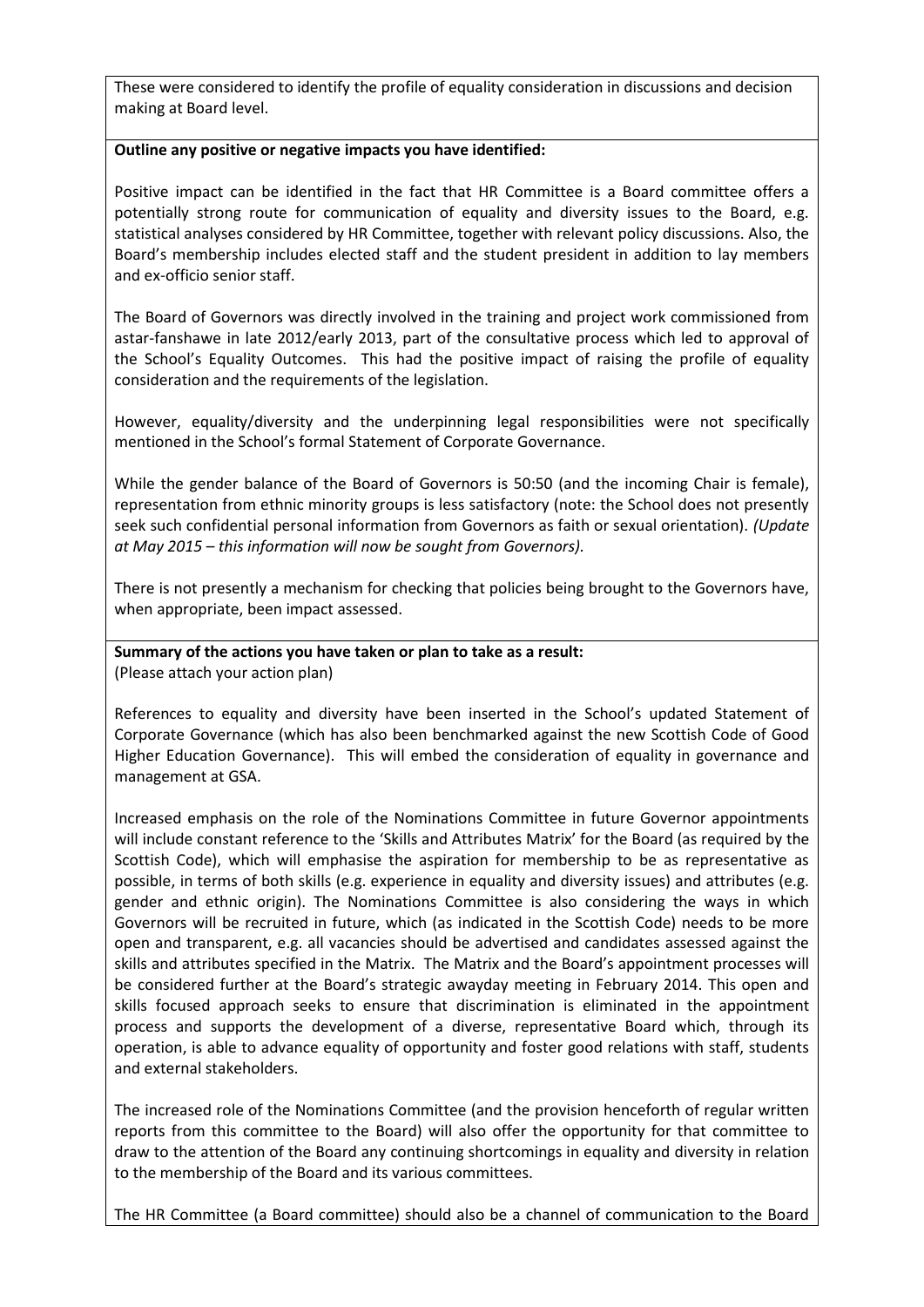on equality and diversity issues.

In addition to these formal mechanisms, the Board's senior officers and GSA staff involved in governance also need to develop the discipline of considering equality and diversity routinely when planning the Board's activities.

The Board's annual agenda timetable will be discussed at the Board's February 2014 strategic meeting, and this discussion will include consideration of a suitable mechanism for the Board to receive progress reports on the School's Equality Outcomes, as approved by the Board in April 2013. Again, this approach embeds the consideration of equality and due regard to the PSED in governance and management, ensuring that responsibility and accountability for action, monitoring and review sits at the highest level. *(Update at May 2015 – the programme for the Board Awayday in February 2015 did not provide an opportunity for discussion of the agenda timetable, but reconciliation of that timetable with Equality Outcome training will be finalised for 2015/16).*

#### **Summary of what you anticipate will change as a result of your actions and where / when these will be reported and reviewed:**

| Impact / change                                                                                                                  | <b>Milestones</b>                                                                                                       | <b>Timeframe</b>                                                         |
|----------------------------------------------------------------------------------------------------------------------------------|-------------------------------------------------------------------------------------------------------------------------|--------------------------------------------------------------------------|
| Equality is considered as<br>an integral aspect of<br>GSA's governance<br>framework                                              | <b>GSA's Statement of Corporate</b><br>Governance and Governance Code<br>of Practice align with the Scottish HE<br>Code | Approved and updated<br>annually by Board                                |
| <b>GSA Board is more</b><br>diverse                                                                                              | The process of recruitment of new<br>$\bullet$<br>members to the Board to be revised<br>in line with the new Code.      | Policy in place from<br>December 2014 for future<br>recruitment to Board |
|                                                                                                                                  | Implementation of Skills &<br><b>Attributes Matrix for selection</b>                                                    | Approved by Board -<br>December 2014                                     |
|                                                                                                                                  | Open and transparent advertising<br>for vacancies will take place to<br>encourage a greater diversity of<br>application | Policy in place from<br>December 2014 for future<br>recruitment to Board |
| Discussion and decision<br>making at Board level<br>take account of equality<br>consideration and give<br>due regard to the PSED | Agendas will include equality<br>consideration                                                                          | Implemented in line with<br>Board meetings schedule                      |
|                                                                                                                                  | Board minutes will record<br>$\bullet$<br>discussions of equality consideration<br>and due regard to the PSED           | Implemented in line with<br>Board meetings schedule                      |

## **State how these changes will contribute to the delivery of GSA's equality outcomes:**

The changes outlined above will contribute to the delivery of all GSA's equality outcomes as a result of ensuring that strategic decision making at the highest level takes account of equality consideration.